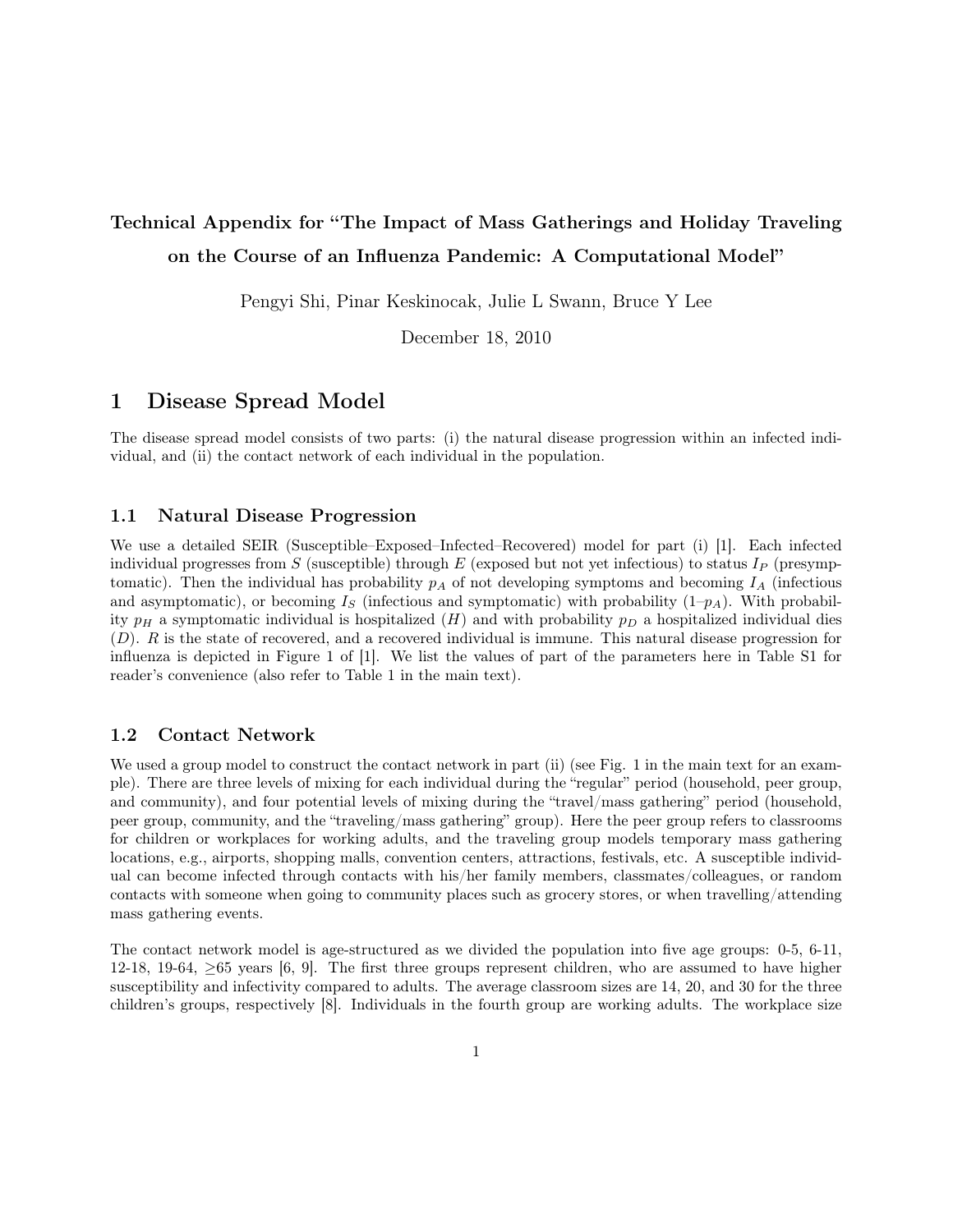| Parameter      | Explanation                                    | <b>Base Value</b>                                       | Reference        |
|----------------|------------------------------------------------|---------------------------------------------------------|------------------|
| $p_A$          | Probability of infected individual remaining   | 0.4 for working adults,                                 | [1, 2, 4, 5]     |
|                | asymptomatic throughout course of infection    | $0.25$ for others                                       |                  |
| $p_H$          | Probability of symptomatic individual          | $0.18$ for age $0-5$ ,                                  | [1, 5]           |
|                | requiring hospitalization                      | $0.12$ for 65+ and 0.06 for others                      |                  |
| $p_D$          | Probability hospitalized individual            | $0.344$ for age $0-5$ ,                                 | [1, 6]           |
|                | not surviving                                  | $0.172$ for others                                      |                  |
| Duration of    | Duration of exposed                            | Weibull with mean 1.48 and std.                         | [1, 7]           |
| $E+I_{\cal P}$ | and presymptomatic stage                       | dev. $0.47$ , and offset $0.5$                          |                  |
| Duration of    | Duration of symptomatic stage                  | Exponential with mean 2.7313                            |                  |
| $I_S$          |                                                | $(\text{mean} = 7 \text{ in the sensitivity analysis})$ |                  |
| Duration of    | Duration of asymptomatic stage                 | Exponential with mean 1.63878                           |                  |
| $I_A$          |                                                | $(mean = 7$ in the sensitivity analysis)                |                  |
| Duration of    | Duration of hospitalized stage                 | Exponential with mean 14                                | [1, 7]           |
| $I_H$          |                                                |                                                         |                  |
| Initial $R_0$  | Reproductive rate (average number of secondary | 1.3, 1.5, and 1.8                                       | [1, 3, 5, 7, 11] |
|                | cases generated by each infected individual)   |                                                         |                  |
|                | before social mixing changes introduced        |                                                         |                  |
| $\theta$       | Proportion of transmission that occurs         | 0.3                                                     | $[1]$            |
|                | at presymptomatic/asymptomatic stage           |                                                         |                  |
| $\omega$       | Proportion of infections generated             | 0.15                                                    | $[1]$            |
|                | by individuals who are asymptomatic            |                                                         |                  |
| $\gamma$       | Proportion of transmission                     | 0.7                                                     | $[3]$            |
|                | that occurs outside the households             |                                                         |                  |
| $\delta$       | Proportion of transmission outside the         | 0.5                                                     | $[3]$            |
|                | home that occurs in the community              |                                                         |                  |
| $m_i$          | Relative infectivity                           | 1.3158 for children, 0.8772                             | [6, 9]           |
|                | of the <i>i</i> th person                      | for adults                                              |                  |
| $S_i$          | Relative susceptibility                        | 1.1036 for children, 0.9597                             | [6, 9]           |
|                | of the <i>i</i> th person                      | for adults, 0 if not susceptible                        |                  |

Table S1. Values of the Key Parameters.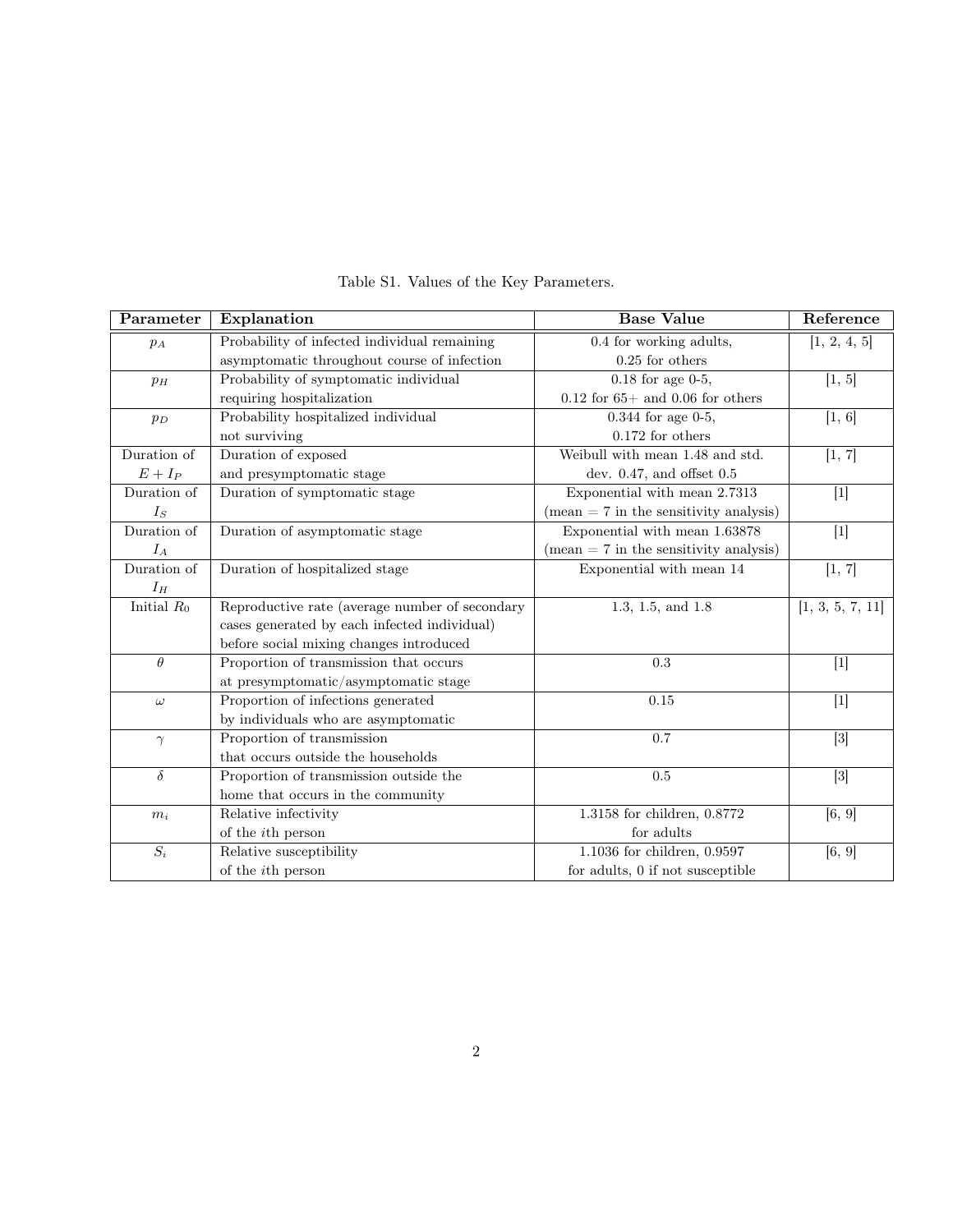for working adults is a Poisson random variable with mean 20 (maximum 1000). The last group constitutes the elderly, and they do not mix in peer groups during the daytime. We list the distribution and the size of the social groups in Table 1 in the main text.

To calibrate the disease spread through the contact network, the following parameters need to be estimated: the coefficient of transmission  $\beta$ , relative hazards of an infected individual at presymptomatic and asymptomatic stages ( $h_{PS}$  and  $h_{AS}$ ) to symptomatic stage, and relative hazards in peer groups, community, and traveling/mass gathering group (if any) to households  $(h_{PG}, h_{C} \text{ and } h_{T})$ . The size of the social group a person belongs to determines how many persons he/she can "contact" with (known as "group model" [14]). The relative hazard rates ( $h_{PG}$ ,  $h_C$  and  $h_T$ ) adjust the probability of infection between two individuals' contacts in different social groups (the probability is the highest when contacts occurring in households, medium when occurring in the peer groups, lowest when occurring in the community locations or in the traveling group). These parameters are used to define different disease settings and to calculate the "force of infection"[1], which determines the chance of a susceptible person getting infected and is crucial in the discrete-event simulation.

We used a similar nonlinear technique as in [1] to calculate the parameters, but we adjusted the calculation for our age-based model as well as for the the traveling/mass gathering group. The calculation of these parameters and the corresponding "force of infection" are as follows.

#### 1.2.1 Estimate of Parameters for Regular Period

During a regular period (i.e., no traveling or mass gathering occurs), there are three levels of mixing for each individual: household, peer group, and community. Thus we want to estimate  $\beta$ ,  $h_{PS}$ ,  $h_{AS}$ ,  $h_{PG}$ , and  $h_{C}$ here. Let  $r_{XY}$  be the average number of people infected in Y by an individual who is at stage X where Y is the household  $(H)$ , peer group (PG) or the community (C) and X is the presymptomatic (P), asymptomatic  $(A)$  or symptomatic  $(S)$  stage. The  $r_{XY}$  values are calculated as follows: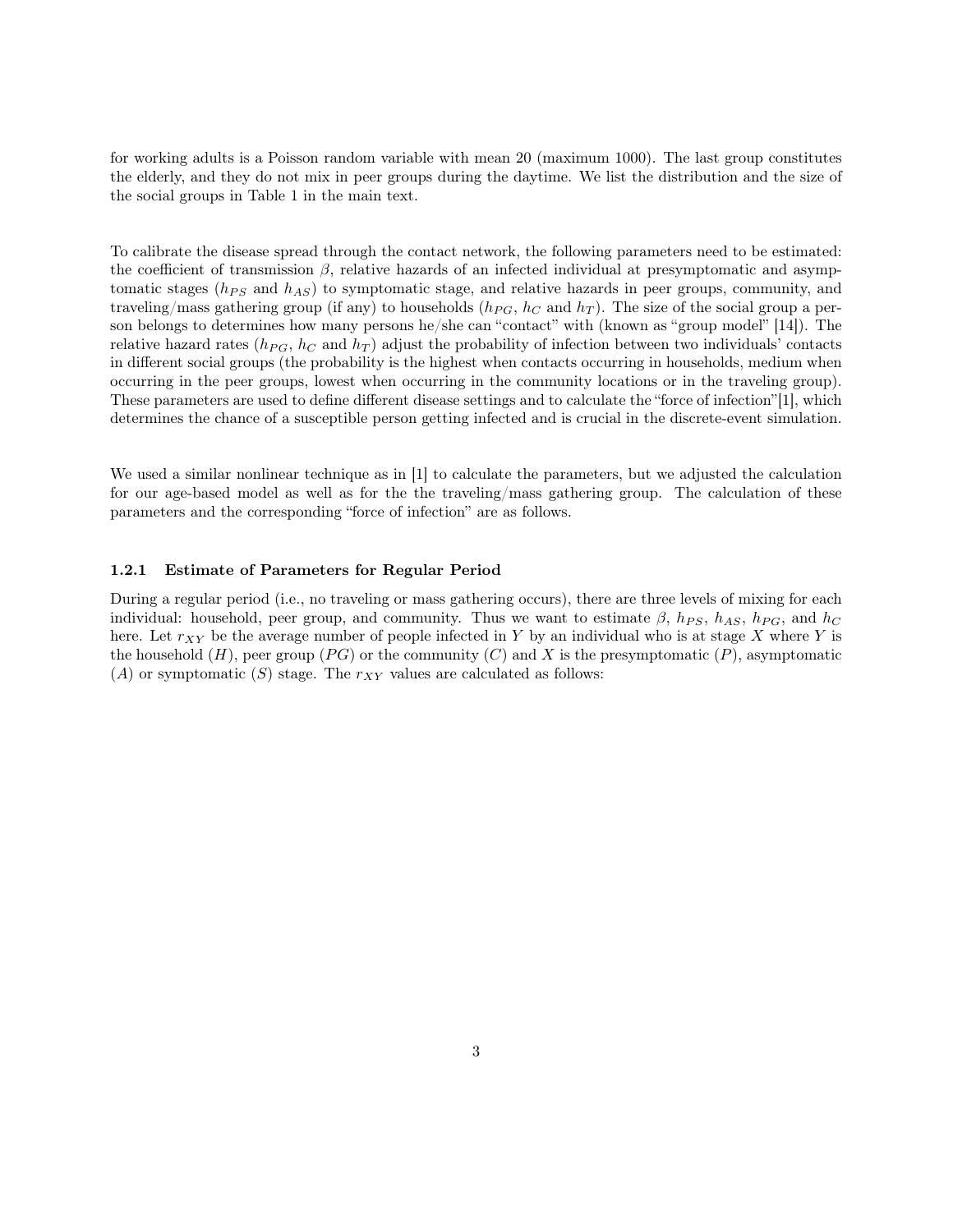$$
r_{PH} = \sum_{n=1}^{7} p_n(n-1)(1 - \phi_P(\frac{h_{PS}\beta}{2n}))
$$
  
\n
$$
r_{AH} = p_A \sum_{n=1}^{7} p_n(n-1)\phi_P(\frac{h_{PS}\beta}{2n})(1 - \phi_A(\frac{h_{AS}\beta}{2n}))
$$
  
\n
$$
r_{SH} = (1 - p_A) \sum_{n=1}^{7} p_n(n-1)\phi_P(\frac{h_{PS}\beta}{2n})(1 - \phi_S(\frac{\beta}{2n}))
$$
  
\n
$$
r_{P,PG} = (q_1n_1 + q_2n_2 + q_3n_3 + q_4n_4 + q_5n_5)(1 - \phi_P(\frac{h_{PS}h_{PG}\beta}{2}))
$$
  
\n
$$
r_{A,PG} = p_A(q_1n_1 + q_2n_2 + q_3n_3 + q_4n_4 + q_5n_5)\phi_P(\frac{h_{PS}h_{PG}\beta}{2})(1 - \phi_A(\frac{h_{AS}h_{PG}\beta}{2}))
$$
  
\n
$$
r_{S,PG} = (1 - p_A) \cdot [(q_1n_1 + q_2n_2 + q_3n_3)\phi_P(\frac{h_{PS}h_{PG}\beta}{2})(1 - \phi_S(0)) + (q_4n_4 + q_5n_5)\phi_P(\frac{h_{PS}h_{PG}\beta}{2})(1 - \phi_S(\frac{h_{PS}\beta}{2}))
$$
  
\n
$$
r_{PC} = N(1 - \phi_P(\frac{h_{PS}h_{C}\beta}{2N}))
$$
  
\n
$$
r_{AC} = p_AN\phi_P(\frac{h_{PS}h_{C}\beta}{2N})(1 - \phi_A(\frac{h_{AS}h_{C}\beta}{2N}))
$$
  
\n
$$
r_{SC} = (1 - p_A)N\phi_P(\frac{h_{PS}h_{C}\beta}{2N})(1 - \phi_S(\frac{h_{C}\beta}{2N}))
$$

where  $q_i$  is the proportion of population in age group i for  $i = 1, \dots, 5, p_A$  is the probability that a presymptomatic individual does not develop symptoms, and  $n_i$  is the average size of peer groups for age group i. In our model, the maximum household size is 7,  $p_n$  is the probability that an individual lives in a household size of n, and N is the total number of people in the considered area [10].  $\phi_X(h) = E(e^{-hD_X})$  is the probability that an infection does not occur between two individuals during phase  $X$  ( $X \in \{P, A, S\}$ ,  $D_X$  is the duration of stage  $X$ ) for a constant hazard of infection  $h$ .

The  $r_{XY}$  values can also be represented by the following given disease parameters: the initial  $R_0$ ;  $\theta$ , the proportion of transmission that occurs at either presymptomatic or asymptomatic stage;  $\omega$ , the proportion of infections generated by individuals who are never symptomatic;  $\gamma$ , the proportion of transmission that occurs outside the households; and  $\delta$ , the proportion of transmission outside the home that occurs in the community. The values of  $R_0$ ,  $\theta$ ,  $\omega$ ,  $\gamma$ , and  $\delta$  are given in Table S1 (aslo see Table 1 in the main text).

$$
R_0 = r_{PH} + r_{AH} + r_{SH} + r_{P,PG} + r_{A,PG} + r_{S,PG} + r_{PC} + r_{AC} + r_{SC}
$$
  
\n
$$
\theta = \frac{r_{PH} + r_{AH} + r_{P,PG} + r_{A,PG} + r_{PC} + r_{AC}}{R_0}
$$
  
\n
$$
\omega = \frac{r_{AH} + p_{A}r_{PH} + r_{A,PG} + p_{A}r_{P,PG} + r_{AC} + p_{A}r_{PC}}{R_0}
$$
  
\n
$$
\gamma = \frac{r_{P,PG} + r_{A,PG} + r_{S,PG} + r_{PC} + r_{AC} + r_{SC}}{R_0}
$$
  
\n
$$
\delta = \frac{r_{PC} + r_{AC} + r_{SC}}{r_{P,PG} + r_{A,PG} + r_{S,PG} + r_{PC} + r_{AC} + r_{SC}}
$$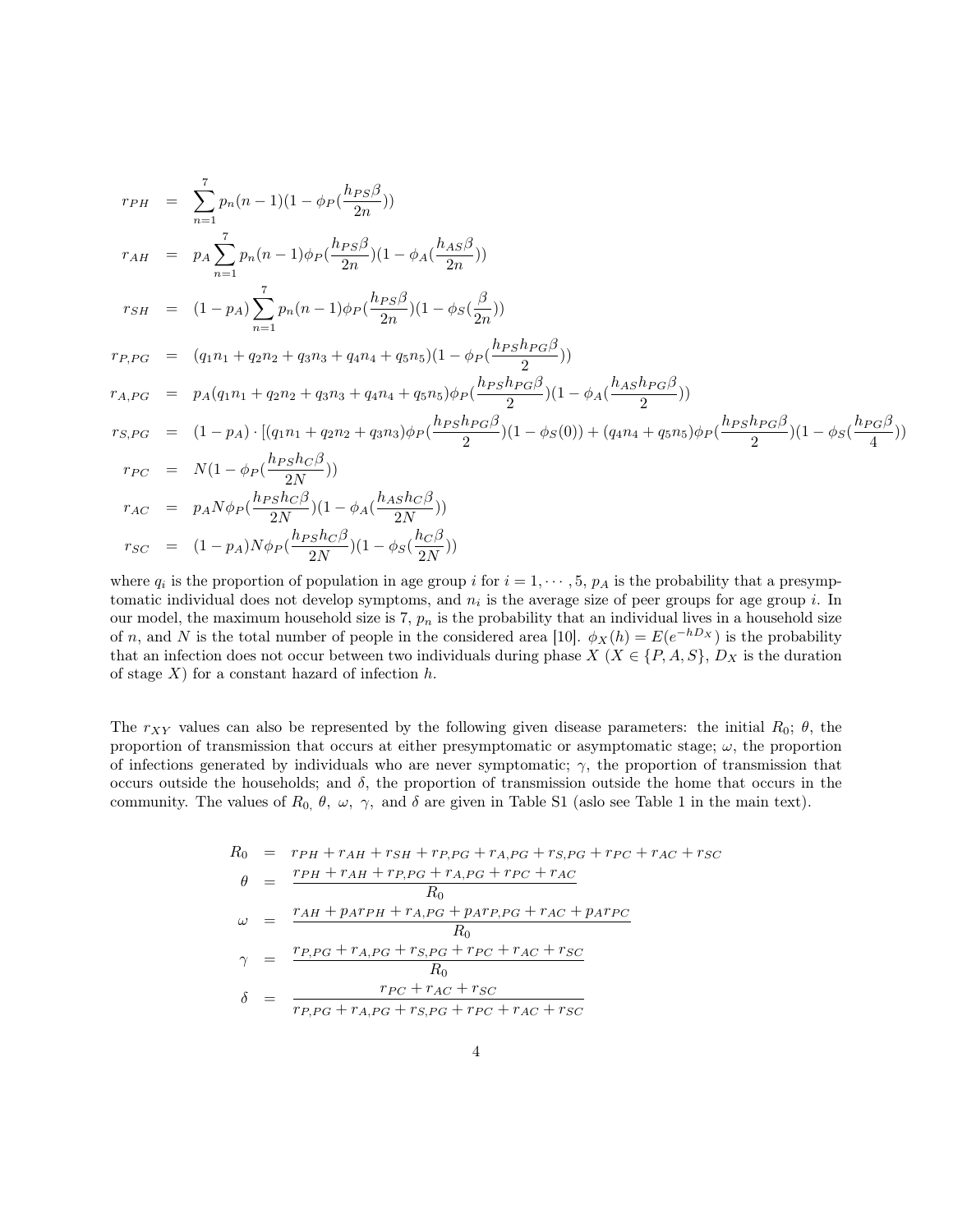When we relate the  $r_{XY}$  values with the initial  $R_0$  (i.e., the first equation), we use the idea that the average number of secondary cases from a "typical" infectious individual generated in his/her social groups is equal to R<sub>0</sub>. Similarly we derive the other four equations. Based on R<sub>0</sub>,  $\theta$ ,  $\omega$ ,  $\gamma$ , and  $\delta$ , we can solve the above nonlinear equations and obtain the values for  $\beta$ ,  $h_{PS}$ ,  $h_{AS}$ ,  $h_{PG}$ , and  $h_C$ .

In the disease spread model, we use the discrete-event simulation, i.e., we simulate the time of the next infection and choose the person that will be infected. The next infection time is generated by calculating the instantaneous "force of infection" for each individual [1]. The instantaneous "force of infection" represents the rate at which susceptible persons become infected, and is determined by the number of infectious persons (i.e., persons in the presymptomatic, asymptomatic and symptomatic stages) at the current time as well as the parameters  $\beta$ ,  $h_{PS}$ ,  $h_{AS}$ ,  $h_{PG}$ , and  $h_C$ . The force of infection experienced by the *i*th person during the day  $(\lambda_i^D)$  and during the night  $(\lambda_i^N)$  in the regular period are calculated as follows:

$$
\lambda_i^D = S_i \sum_{j=1}^N (\delta_{ij}^{PG} m_j \epsilon_j h_{PG} h_{X,j} \beta + \delta_{ij}^C \frac{m_j h_C h_{X,j} \beta}{N_i})
$$
  

$$
\lambda_i^N = S_i \sum_{j=1}^N (\delta_{ij}^H \frac{m_j h_{X,j} \beta}{n_i^H A} + \delta_{ij}^C \frac{m_j h_C h_{X,j} \beta}{N_i})
$$

where  $S_i$  and  $m_i$  are the relative susceptibility and infectivity of the *i*th person (see Table S1).  $N_i$  is the number of population in the *i*th person's community and  $n_i^{HA}$  is the active household size of this person where dead and hospitalized persons are not counted.  $\delta_{ij}^Y(Y \in \{H, PG, C\})$  is the indicator functions defined for location  $Y$  (households, peer groups or community)

$$
\delta_{ij}^Y = \begin{cases} 1 & \text{if person i and j are in the same location } Y \\ 0 & \text{otherwise} \end{cases}
$$

and  $\epsilon_j$  is the indicator showing whether person j withdraws from workplace or school:

$$
\epsilon_j = \begin{cases} 1 & \text{if person j mixes in the pergroup} \\ 0 & \text{if person j withdrawals from the pergroup} \end{cases}
$$

We assume that  $100\%$  symptomatic children and  $50\%$  symptomatic adults withdraw from their peergroups [1]. Finally,  $h_{X,j}$  is the relative hazard rate of the jth person if he/she is in the disease stage X, i.e.,

$$
h_{X,j} = \begin{cases} h_{PS} & \text{if person j is in the presymptomatic stage} \\ h_{AS} & \text{if person j is in the asymptomatic stage} \\ 1 & \text{if person j is in the symptomatic stage} \\ 0 & \text{otherwise} \end{cases}
$$

After the infected individual is selected, the disease progresses according to what we described in section 1.1.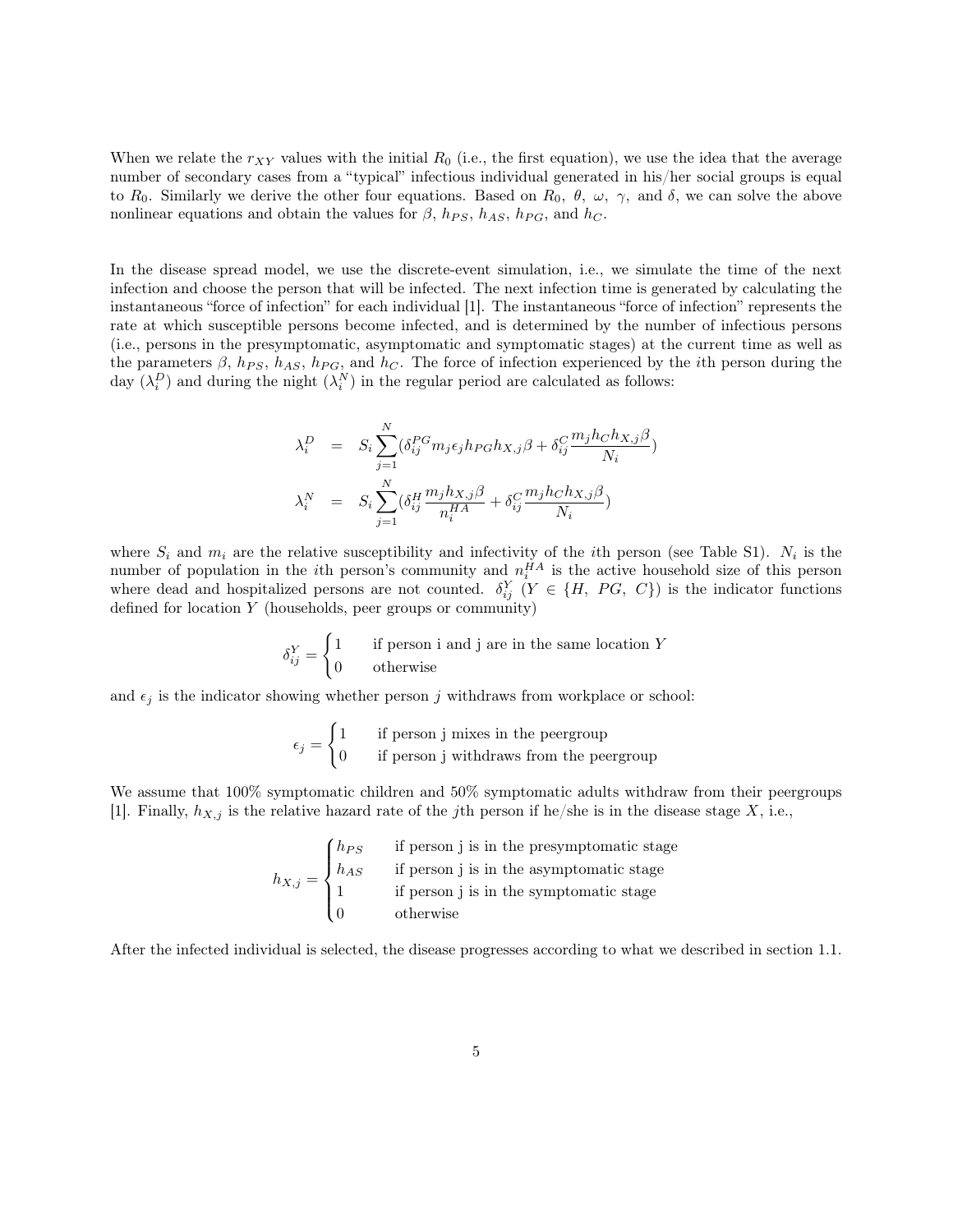#### 1.2.2 Estimate of Parameters for Traveling Period: Non-Holiday Setting

During the traveling period in the non-Holiday scenario, we have different mixing patterns for the persons who are travelling or attending mass gatherings, and those are not:

- 1. Person not travelling/attending mass gatherings: retains his/her usual mixing pattern in the regular period, i.e. mix in household (night), peergroup (day) and community (day/night)
- 2. Person travelling/attending mass gatherings: only mix in the traveling/mass gathering group (day/night)

So the infection hazard rate ( $h_{PS}$ ,  $h_{AS}$ ,  $h_{PG}$ ,  $h_C$ ) and the transmission rate  $\beta$  remain the same as in the regular period (see section 1.2.1) for those persons who are not on travel or attending mass gatherings. However, for the persons who travel or attend mass gathering events, we need to calculate their specific infection hazard rate  $(\tilde{h}_{PS}$  and  $\tilde{h}_{AS})$  and the transmission rate  $\tilde{\beta}$  within the traveling/mass gathering group.

Let  $r_{XT}$  be the average number of people infected in T (traveling/mass gathering group) by an individual who is at stage X (X can be the presymptomatic  $(P)$ , asymptomatic  $(A)$  or symptomatic  $(S)$  stage):

$$
\begin{array}{rcl} r_{PT} & = & N_T (1-\phi_P(\frac{\tilde{h}_{PS}\tilde{\beta}}{N_T})) \\ r_{AT} & = & p_A N_T \phi_P(\frac{\tilde{h}_{PS}\tilde{\beta}}{N_T}) (1-\phi_A(\frac{\tilde{h}_{AS}\tilde{\beta}}{N_T})) \\ r_{ST} & = & (1-p_A) N_T \phi_P(\frac{\tilde{h}_{PS}\tilde{\beta}}{N_T}) (1-\phi_S(\frac{\tilde{\beta}}{N_T})) \end{array}
$$

where  $N_T$  is the number of population on travel. We then use  $R_0, \theta$ , and  $\omega$  with the same value described in section 1.2.1 to determine  $r_{XT}$  and then further calculate  $\tilde{\beta}$ ,  $\tilde{h}_{PS}$  and  $\tilde{h}_{AS}$ :

$$
R_0 = r_{PT} + r_{AT} + r_{ST}
$$

$$
\theta = \frac{r_{PT} + r_{AT}}{R_0}
$$

$$
\omega = \frac{r_{AT} + p_A r_{PT}}{R_0}.
$$

For a susceptible person who travels or attends mass gathering events, if he/she becomes infected during the traveling period, the source of infection is from contacting with other people in the traveling group (100% chance); while those susceptible persons who are not traveling or attending mass gatherings may become infected from mixing in the households, in the peergroups, or in the communities with 30%, 35%, and 35% chance, respectively (see Table S1).

Therefore, if we assume that  $10\%$  of the population is on travel/attending mass gatherings, a susceptible person can become infected from mixing in the household, in the peergroup, in the communities, or in the traveling group with 27%, 31.5%, 31.5%, and 10% chance, respectively during the traveling period. During the regular period, a susceptible person can become infected from mixing in the households, in the peergroups, or in the communities with 30%, 35%, and 35% chance, respectively.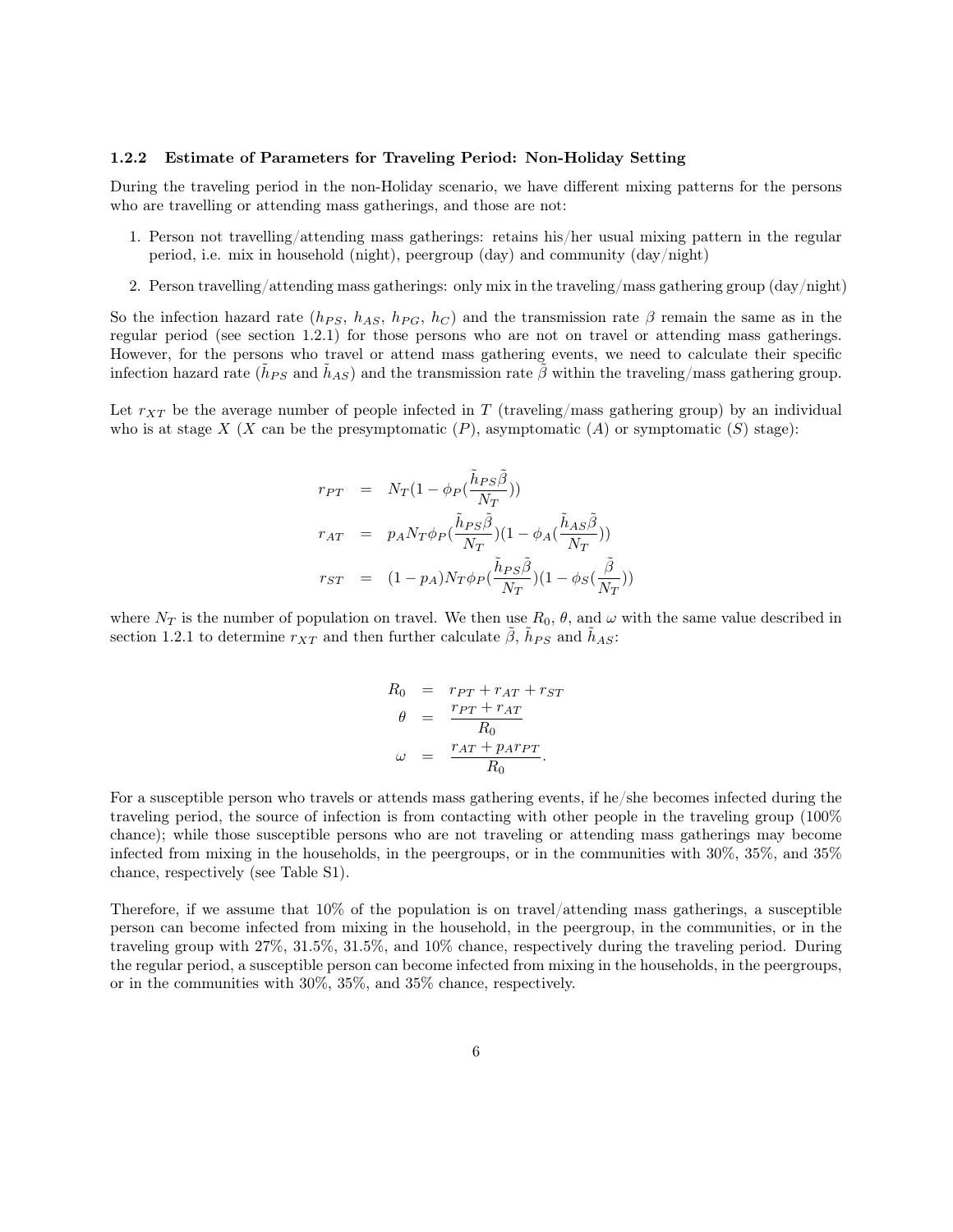The force of infection experienced by the *i*th person during the day  $(\lambda_i^D)$  and during the night  $(\lambda_i^N)$  in the traveling period (non-Holiday setting) are calculated as follows:

$$
\lambda_i^D = S_i \cdot \left[ (1 - \sigma_i) \cdot \sum_{j=1}^N (\delta_{ij}^{PG} m_j \epsilon_j h_{PG} h_{X,j} \beta + \delta_{ij}^C \frac{(1 - \sigma_j) m_j h_C h_{X,j} \beta}{N_i^A}) + \sigma_i \cdot \sum_{j=1}^N \delta_{ij}^T \frac{\sigma_j m_j \tilde{h}_{X,j} \tilde{\beta}}{N_T} \right]
$$
  

$$
\lambda_i^N = S_i \cdot \left[ (1 - \sigma_i) \cdot \sum_{j=1}^N (\delta_{ij}^H \cdot \frac{(1 - \sigma_j) m_j h_{X,j} \beta}{n_i^H A} + \delta_{ij}^C \cdot \frac{(1 - \sigma_j) m_j h_C h_{X,j} \beta}{N_i^A}) + \sigma_i \cdot \sum_{j=1}^N \delta_{ij}^T \frac{\sigma_j m_j \tilde{h}_{X,j} \tilde{\beta}}{N_T} \right]
$$

In the non-Holiday setting, during the day, the next infection event (determined by  $\lambda_i^D$ ) can occur in the peergroup, in the traveling group, or in the community; while the next infection event during the night (determined by  $\lambda_i^N$ ) occurs in the household, in the traveling group, or in the community.

Here  $S_i$  and  $m_i$  are the relative susceptibility and infectivity of the *i*th person (see Table S1).  $N_i^A$  is the number of population in the ith person's community except those persons who are traveling or attending mass gatherings, and  $n_i^{HA}$  is the active household size of this person where persons who are dead, hospitalized, or traveling are not counted.  $N_T$  is the number of population in the traveling group, i.e., the number of persons who are traveling or attending mass gatherings.

 $\delta_{ij}^Y$   $(Y \in \{H, PG, C, T\})$  is the indicator functions defined for location Y (households, peer groups, community, or the traveling group)

$$
\delta_{ij}^Y = \begin{cases} 1 & \text{if person i and j are in the same location } Y \\ 0 & \text{otherwise} \end{cases}
$$

and  $\epsilon_j$  is the indicator showing whether person j withdraws from workplace or school:

$$
\epsilon_j = \begin{cases} 1 & \text{if person j mixes in the pergroup} \\ 0 & \text{if person j with draws from the pergroup} \end{cases}
$$

We still assume that 100% symptomatic children and 50% symptomatic adults withdraw from their peergroups; besides, the persons who are traveling or attending mass gathering events also withdraw from their peergroups. The indicator variable  $\sigma_i$  is to show whether person i is traveling or attending mass gatherings:

$$
\sigma_i = \begin{cases} 1 & \text{if person i is traveling or attending mass gathering events} \\ 0 & \text{otherwise} \end{cases}
$$

Finally,  $h_{X,j}$  is the relative hazard rate of the jth person if he/she is in the disease stage X and not traveling, and  $h_{X,j}$  is the relative hazard rate if this person is traveling:

$$
\tilde{h}_{X,j} = \begin{cases}\n\tilde{h}_{PS} & \text{if person j is in the presymptomatic stage} \\
\tilde{h}_{AS} & \text{if person j is in the asymptomatic stage} \\
1 & \text{if person j is in the symptomatic stage} \\
0 & \text{otherwise}\n\end{cases}
$$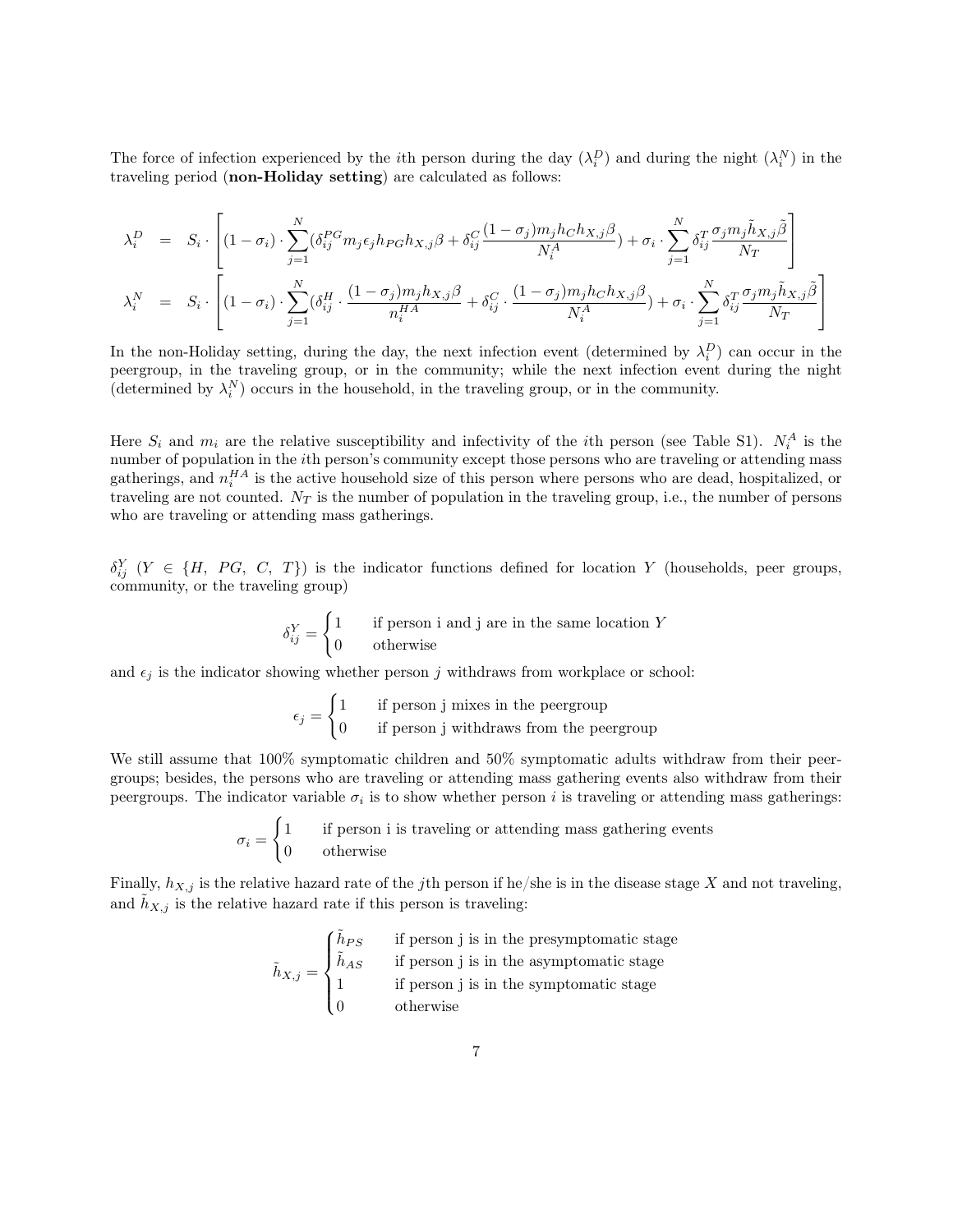After the infected individual is selected, the disease progresses according to what we described in section 1.1.

### 1.2.3 Estimate of Parameters for Traveling Period: Holiday Setting

During the traveling period with the Holiday settings, we have three different mixing patterns in total, one for the persons on travel and two for those who are not:

- 1. Working adults who are not on travel and still go to work during the day time: keep his/her usual mixing patterns, i.e., mix in household (night), peergroup (day) and community (day/night)
- 2. Children, elderly, and working adults who are not on travel but stay at home all day: mix in houshold (day/night) and community (day/night)
- 3. Persons on travel with their family members during Holiday: mix in traveling/mass gathering group (day) and household (day/night).

So the infection hazard rate ( $h_{PS}$ ,  $h_{AS}$ ,  $h_{PG}$ ,  $h_C$ ) and the transmission rate  $\beta$  remain the same as in the regular period (see section 1.2.1) for the working adults who are not on travel and still go to work. However, for the person on travel and the persons stay at home all day, we need to calculate their new infection hazard rates and transmission rate.

#### Persons not traveling and staying at home all day

Let  $\tilde{r}_{XY}$  be the average number of people infected in Y by an individual who is at stage X (i.e., X can be the presymptomatic  $(P)$ , asymptomatic  $(A)$  or symptomatic  $(S)$  stage; Y can be the household  $(H)$  or the community  $(C)$  ):

$$
\tilde{r}_{PH} = \sum_{n=1}^{7} p_n (n-1)(1 - \phi_P(\frac{\tilde{h}_{PS}\tilde{\beta}}{n}))
$$
\n
$$
\tilde{r}_{AH} = p_A \sum_{n=1}^{7} p_n (n-1)\phi_P(\frac{\tilde{h}_{PS}\tilde{\beta}}{n})(1 - \phi_A(\frac{\tilde{h}_{AS}\tilde{\beta}}{n}))
$$
\n
$$
\tilde{r}_{SH} = (1 - p_A) \sum_{n=1}^{7} p_n (n-1)\phi_P(\frac{\tilde{h}_{PS}\tilde{\beta}}{n})(1 - \phi_S(\frac{\tilde{\beta}}{n}))
$$
\n
$$
\tilde{r}_{PC} = N(1 - \phi_P(\frac{\tilde{h}_{PS}\tilde{h}_C\tilde{\beta}}{N}))
$$
\n
$$
\tilde{r}_{AC} = p_A N \phi_P(\frac{\tilde{h}_{PS}\tilde{h}_C\tilde{\beta}}{N})(1 - \phi_A(\frac{\tilde{h}_{AS}h_C\tilde{\beta}}{N}))
$$
\n
$$
\tilde{r}_{SC} = (1 - p_A)N \phi_P(\frac{\tilde{h}_{PS}\tilde{h}_C\tilde{\beta}}{N})(1 - \phi_S(\frac{\tilde{h}_C\tilde{\beta}}{N}))
$$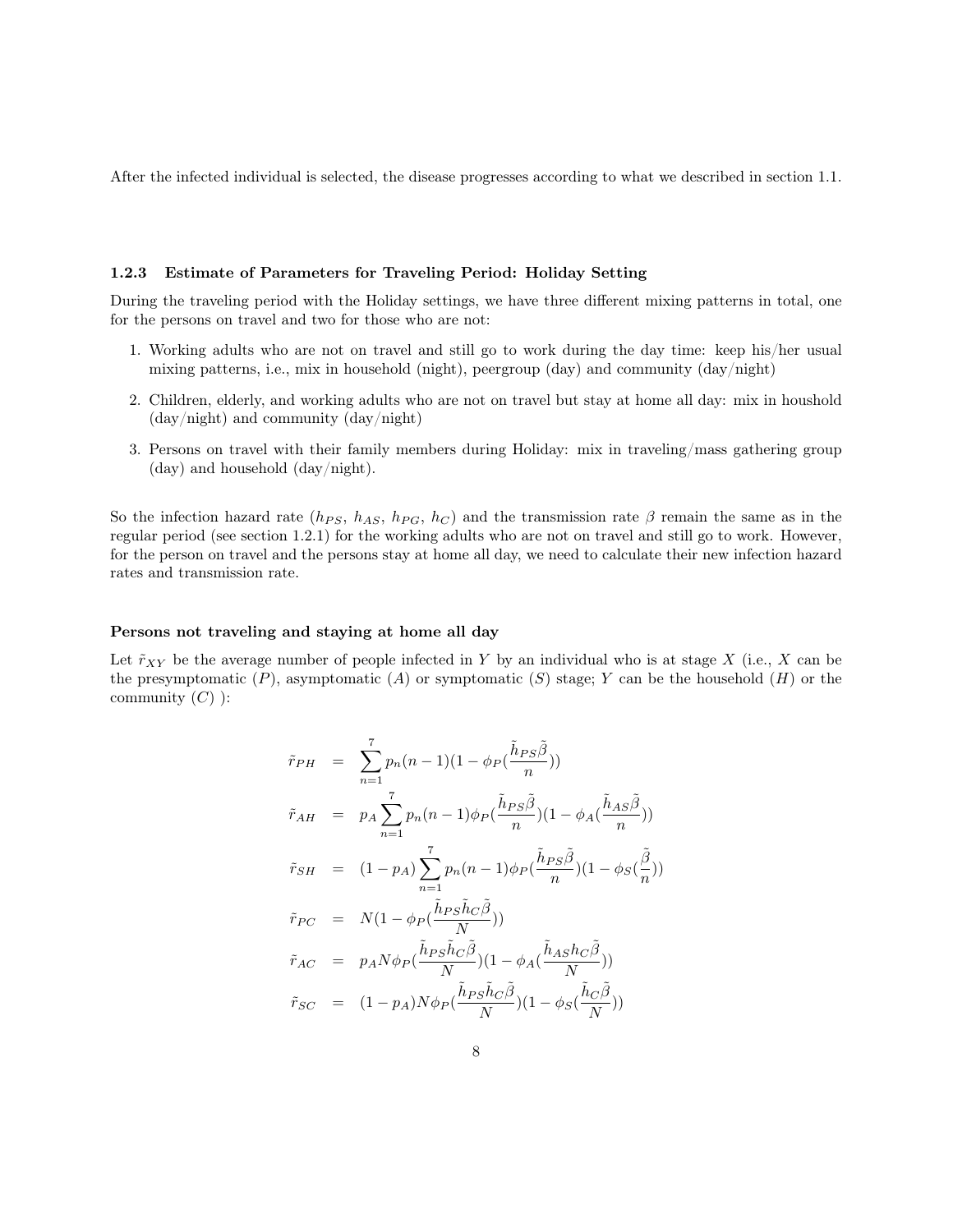We then use  $R_0, \theta, \omega$  and  $\gamma$  (the values are shown in Table S1) to determine  $\tilde{r}_{XT}$  and further calculate $\tilde{\beta}$ ,  $\tilde{h}_{PS}, \, \tilde{h}_{AS}, \, \text{and} \, \, \tilde{h}_{C}$ :

$$
R_0 = \tilde{r}_{PH} + \tilde{r}_{AH} + \tilde{r}_{SH} + \tilde{r}_{PC} + \tilde{r}_{AC} + \tilde{r}_{SC}
$$
  
\n
$$
\theta = \frac{\tilde{r}_{PH} + \tilde{r}_{AH} + \tilde{r}_{PC} + \tilde{r}_{AC}}{R_0}
$$
  
\n
$$
\omega = \frac{\tilde{r}_{AH} + p_A \tilde{r}_{PH} + \tilde{r}_{AC} + p_A \tilde{r}_{PC}}{R_0}
$$
  
\n
$$
\gamma = \frac{\tilde{r}_{PC} + \tilde{r}_{AC} + \tilde{r}_{SC}}{R_0}.
$$

#### Persons traveling or attending mass gatherings

Let  $\bar{r}_{XY}$  be the average number of people infected in Y by an individual who is at stage X (i.e., X can be the presymptomatic  $(P)$ , asymptomatic  $(A)$  or symptomatic  $(S)$  stage; Y can be the household  $(H)$  or the traveling group  $(T)$  ):

$$
\begin{array}{rcl}\n\bar{r}_{PH} & = & \sum_{n=1}^{7} p_n (n-1)(1 - \phi_P(\frac{\bar{h}_{PS}\bar{\beta}}{n})) \\
\bar{r}_{AH} & = & p_A \sum_{n=1}^{7} p_n (n-1)\phi_P(\frac{\bar{h}_{PS}\bar{\beta}}{n})(1 - \phi_A(\frac{\bar{h}_{AS}\bar{\beta}}{n})) \\
\bar{r}_{SH} & = & (1 - p_A) \sum_{n=1}^{7} p_n (n-1)\phi_P(\frac{\bar{h}_{PS}\bar{\beta}}{n})(1 - \phi_S(\frac{\bar{\beta}}{n})) \\
\bar{r}_{PT} & = & N_T(1 - \phi_P(\frac{\bar{h}_{PS}\bar{h}_T\bar{\beta}}{2N_T})) \\
\bar{r}_{AT} & = & p_A N_T \phi_P(\frac{\bar{h}_{PS}\bar{h}_T\bar{\beta}}{2N_T})(1 - \phi_A(\frac{\bar{h}_{AS}\bar{h}_T\bar{\beta}}{2N_T})) \\
\bar{r}_{ST} & = & (1 - p_A) N_T \phi_P(\frac{\bar{h}_{PS}\bar{h}_T\bar{\beta}}{2N_T})(1 - \phi_S(\frac{\bar{h}_T\bar{\beta}}{2N_T}))\n\end{array}
$$

where  $N_T$  is the number of population on travel. We then use  $R_0$ ,  $\theta$ ,  $\omega$  (the values are shown in Table S1) and  $\tilde{\gamma}$  (=0.4, the proportion of transmission that occurs in the traveling group) to determine  $\bar{r}_{XY}$  and then further calculate  $\bar{\beta}$ ,  $\bar{h}_{PS}$ ,  $\bar{h}_{AS}$ , and  $\bar{h}_T$ :

$$
R_0 = \bar{r}_{PH} + \bar{r}_{AH} + \bar{r}_{SH} + \bar{r}_{PT} + \bar{r}_{AT} + \bar{r}_{ST}
$$
  
\n
$$
\theta = \frac{\bar{r}_{PH} + \bar{r}_{AH} + \bar{r}_{PT} + \bar{r}_{AT}}{R_0}
$$
  
\n
$$
\omega = \frac{\bar{r}_{AH} + p_A \bar{r}_{PH} + \bar{r}_{AT} + p_A \bar{r}_{PT}}{R_0}
$$
  
\n
$$
\gamma = \frac{\bar{r}_{PT} + \bar{r}_{AT} + \bar{r}_{ST}}{R_0}.
$$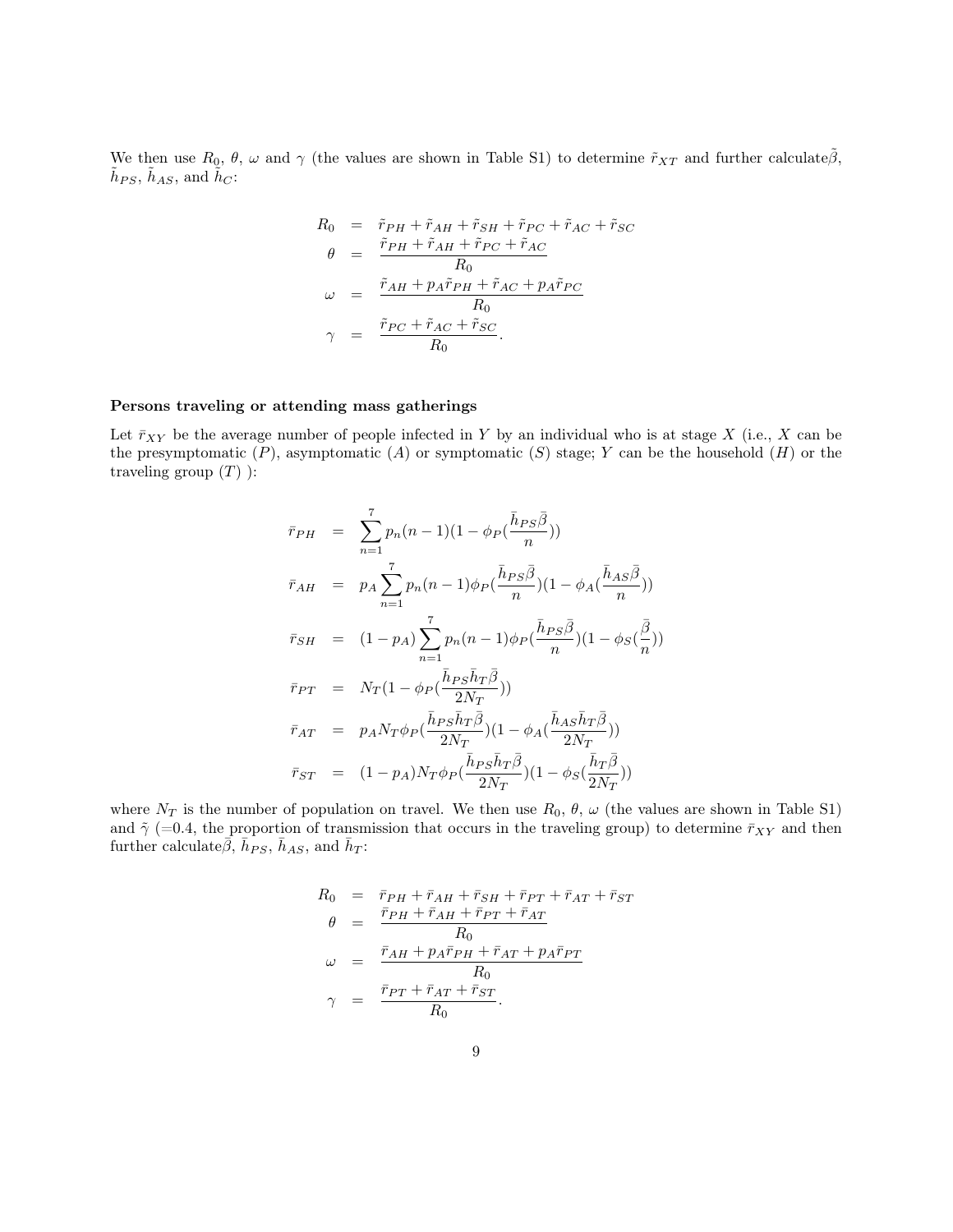The force of infection experienced by the *i*th person during the day  $(\lambda_i^D)$  and during the night  $(\lambda_i^N)$  in the traveling period (Holiday setting) are calculated as follows:

$$
\lambda_i^D = \begin{cases} S_i \cdot \sum_{j=1}^N (\delta_{ij}^{PG} m_j \epsilon_i \epsilon_j h_{PG} h_{X,j} \beta + \delta_{ij}^C \frac{(1-\sigma_j)m_jh_C h_{X,j} \beta}{N_i^A}) & \text{if person i retains mixing patterns } (\sigma_i = 0, \ \epsilon_i = 1) \\ S_i \cdot \sum_{j=1}^N (\delta_{ij}^H \cdot \frac{(1-\epsilon_j)m_jh_{X,j} \tilde{\beta}}{n_i^{H A}} + \delta_{ij}^C \frac{(1-\sigma_j)m_j\tilde{h}_C \tilde{h}_{X,j} \tilde{\beta}}{N_i^A}) & \text{if person i stays at home all day } (\sigma_i = 0, \ \epsilon_i = 0) \\ S_i \cdot \sum_{j=1}^N (\delta_{ij}^H \cdot \frac{m_jh_{X,j} \tilde{\beta}}{n_i^{H A}} + \delta_{ij}^T \frac{\sigma_j m_j\tilde{h}_T \tilde{h}_{X,j} \tilde{\beta}}{N_T}) & \text{if person i is traveling } (\sigma_i = 1, \ \epsilon_i = 0) \\ \lambda_i^N = \begin{cases} S_i \cdot \sum_{j=1}^N \delta_{ij}^H \cdot \frac{m_jh_{X,j} \beta}{n_i^{H A}} & \text{if person i is not traveling } (\sigma_i = 0) \\ S_i \cdot \sum_{j=1}^N \delta_{ij}^H \cdot \frac{m_jh_{X,j} \tilde{\beta}}{n_i^{H A}} & \text{if person i is traveling } (\sigma_i = 1) \end{cases} \end{cases}
$$

In the Holiday setting, the next infection event during the night (determined by  $\lambda_i^N$ ) only occur in the household and in the community, while during the day, the next infection event (determined by  $\lambda_i^D$ ) can occur in the household, in the peergroup, in the traveling group, or in the community.

Here  $S_i$  and  $m_i$  are the relative susceptibility and infectivity of the *i*th person (see Table S1).  $N_i^A$  is the number of population in the ith person's community except those persons who are traveling or attending mass gatherings, and  $n_i^{HA}$  is the active household size of this person where dead and hospitalized persons are not counted.  $N_T$  is the number of population in the traveling group, i.e., the number of persons who are traveling or attending mass gatherings.

 $\delta_{ij}^Y$   $(Y \in \{H, PG, C, T\})$  is the indicator functions defined for location Y (households, peer groups, community, or the traveling group)

$$
\delta_{ij}^Y = \begin{cases} 1 & \text{if person i and j are in the same location } Y \\ 0 & \text{otherwise} \end{cases}
$$

and  $\epsilon_i$  is the indicator showing whether person j withdraws from workplace or school.

$$
\epsilon_j = \begin{cases} 1 & \text{if person j mixes in the pergroup} \\ 0 & \text{if person j withdraw from the pergroup} \end{cases}
$$

We still assume that 100% children and 50% adults withdraw from their peergroups during the Holiday season; besides, the persons who are traveling also withdraw from their peergroups. The indicator variable  $\sigma_i$  is to show whether person i is traveling or attending mass gatherings:

$$
\sigma_i = \begin{cases} 1 & \text{if person i is traveling during Holiday} \\ 0 & \text{otherwise} \end{cases}
$$

Finally,  $h_{X,j}$  is the relative hazard rate of the jth person if he/she is in the disease stage X and does not change the mixing patterns;  $\tilde{h}_{X,j}$  is the relative hazard rate if this person is not traveling and stay at home during the day; and  $\bar{h}_{X,j}$  is the relative hazard rate for those traveling persons: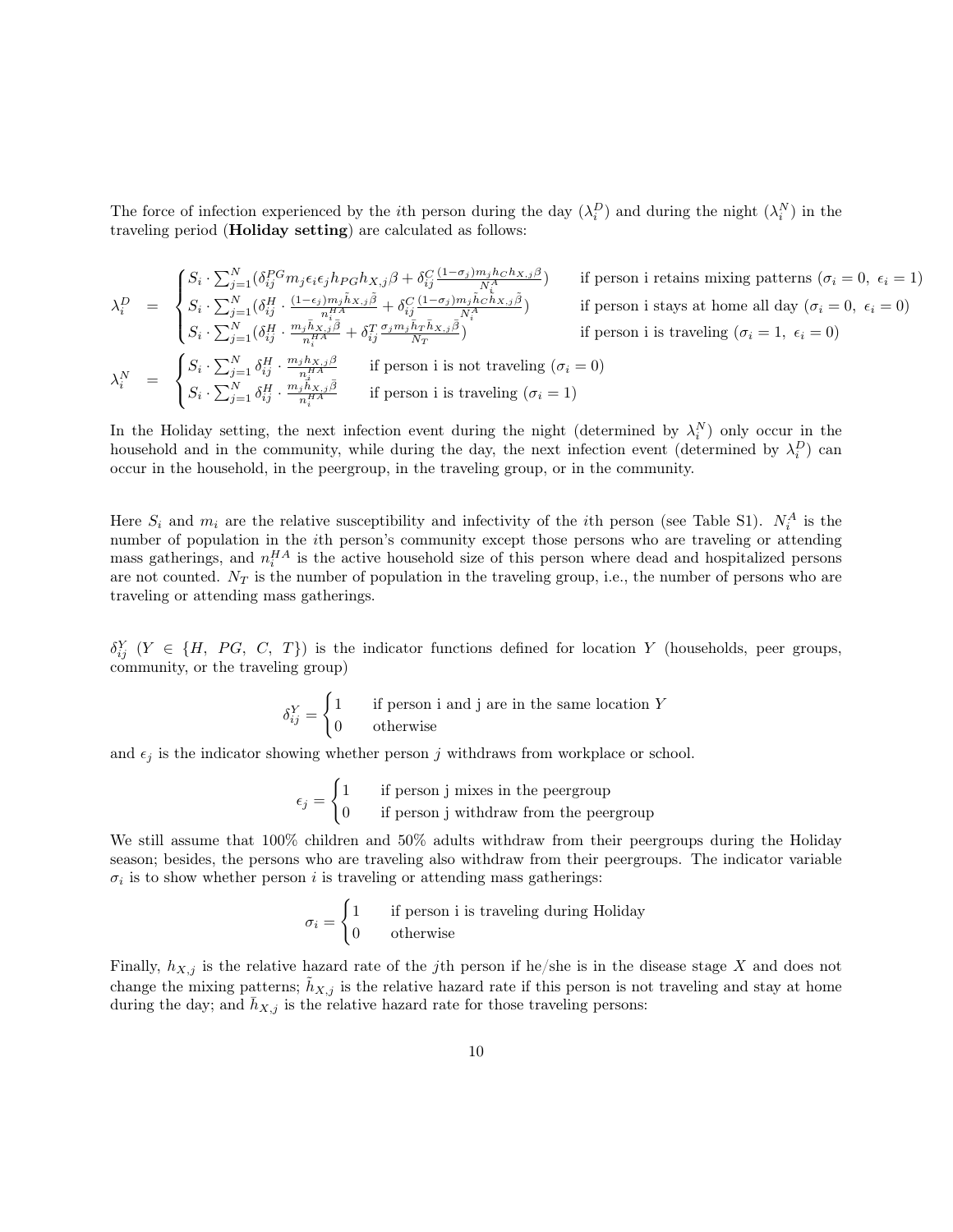| Parameter     | <b>Base Value</b>                | <b>Adjusted Value</b>            |
|---------------|----------------------------------|----------------------------------|
| $p_A$         | 0.4 for working adults,          | $0.33$ for age 0-18, 0.50 for    |
|               | $0.25$ for others                | age 19-64, 0.68 for age $65+$    |
| Initial $R_0$ | 1.3, 1.5, and $1.8$              | 1.53                             |
|               |                                  |                                  |
| $S_i$         | $1.1036$ for children, $0.9597$  | 1.4236 for children, $0.8374$    |
|               | for adults, 0 if not susceptible | for adults, 0 if not susceptible |

Table S2. Adjusted Paramters to Achieve the Attack Rates in the 1957 Pandemic.

 $\bar{h}_{X,j} =$  $\sqrt{ }$  $\int$  $\overline{\mathcal{L}}$  $\bar{h}_{PS}$  if person j is in the presymptomatic stage  $\bar{h}_{AS}$  if person j is in the asymptomatic stage 1 if person j is in the symptomatic stage 0 otherwise

After the infected individual is selected, the disease progresses according to what we described in section 1.1.

## 1.3 Model Validation

The current model is calibrated to match the attack rate in the 1918 pandemic (i.e., when the initial  $R_0=1.8$ , the clinical attack rate is 50% [1, 7]). We also did experiments to calibrate our model for other pandemics in the history, e.g., the initial  $R_0$  value is tuned to be 1.53 to match the age-specific attack rates in the 1957 pandemic as shown in [12]. The adjusted  $R_0$  value is consistent with the estimates 1.5-1.7 for the 1957 pandemic [3]. This provides us a way to validate the simulation model (similar way of validation has been used in other papers [5, 7, 13]).

Table S2 shows the values of adjusted parameters to achieve the age-specific clinical attack rates (proportion of symptomatic cases) in the 1957 pandemic. Table S3 reports the age-specific attack rates from [12] and from our simulation, respectively.

In summary, our disease spread model is based on several other simulation models used for influenza pandemic in the literature [1, 3, 4, 5, 7, 9]. However, most of the agent-based simulation models assume the social mixing patterns are stationary, which do not fit in our settings. That is the reason why we develop the new model and consider different mixing patterns during different periods. To calibrate the transmission for the new model, we calculate the transmission parameters separately for each person during the regular period and during the traveling period, which is not presented in other simulation models. Treating the people who change their mixing patterns differently from those retaining their mixing patterns provides more flexbility in modeling, and may be generalized to model other mixing scenarios besides holiday traveling and mass gathering events (e.g., patients seeking medical care and mix in the hospitals).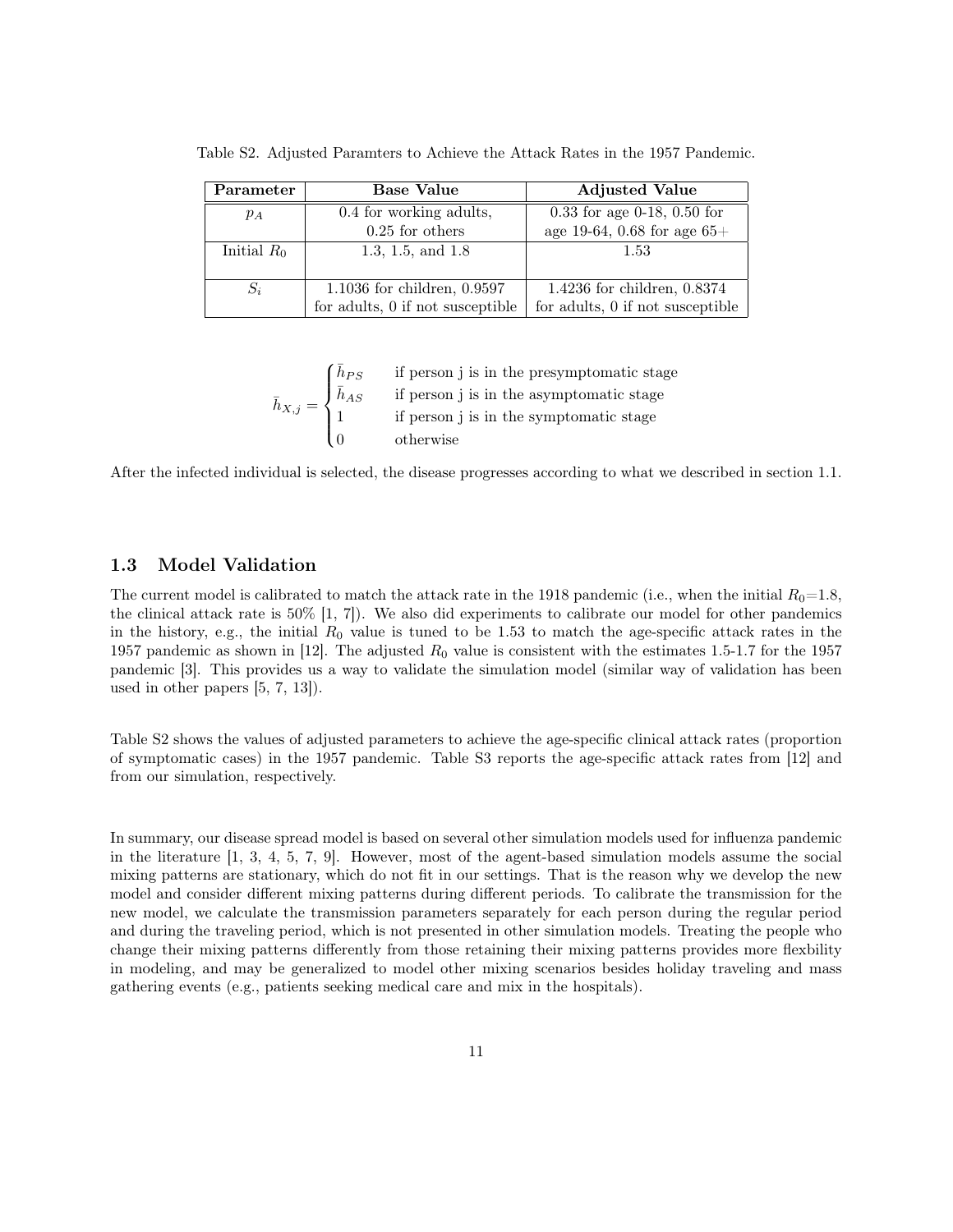|  | Table S3. Age-specific Attack Rates. |  |
|--|--------------------------------------|--|
|--|--------------------------------------|--|

| Age Group                          | Clinical Attack Rate in the 1957 Pandemic [12] | Clinical Attack Rate (simulation) |
|------------------------------------|------------------------------------------------|-----------------------------------|
| Age Group $1$ (0-5 years)          | 32.17\%                                        | 33.05%                            |
| Age Group $2(6-11 \text{ years})$  | 35.02%                                         | 35.37%                            |
| Age Group $3(12-18 \text{ years})$ | 38.44\%                                        | 38.67%                            |
| Age Group $4(19-64 \text{ years})$ | 22.24\%                                        | 21.88%                            |
| Age Group 5 ( $\geq 65$ years)     | 10.00\%                                        | 10.04\%                           |
| Total                              | 24.72%                                         | 24.53%                            |

Table S4. Proportion of the Population in Each Age Group.

| Proportion of Each Age Group       | Entire Population | Target Population |
|------------------------------------|-------------------|-------------------|
| Age Group $1$ (0-5 years)          | 8.62\%            | 10.72%            |
| Age Group $2(6-11 \text{ years})$  | $9.09\%$          | 11.26\%           |
| Age Group $3(12-18 \text{ years})$ | 9.98%             | 12.38%            |
| Age Group $4(19-64 \text{ years})$ | 62.44\%           | 56.93%            |
| Age Group 5 ( $\geq 65$ years)     | 9.84\%            | 8.68%             |

# 2 Calculating the Prevalence Level among the Travelers' Families

In the non-Holiday scenarios, we study the potential increase in the risk of getting infected for the persons who are on travel/attending mass gathering events as well as their family members. To do so, we keep track of the number of infections (i.e. number of symptomatic and asymptomatic persons) in a target population. A person is selected in this target pool if he/she is mixing in the "traveling/gathering group" during the traveling period, or belongs to the same household of a "traveler" or "attendee" of mass gatherings.

We want to compare the prevalence level (e.g., peak prevalence value, total attack rate) among the target population with the prevalence level in the entire state. However, the above method of selection results in different distribution of age groups in the target population from the distribution of age groups in the entire population, even though the "travelers/attendees" are sampled uniformly from the entire population. Table S4 shows that the target pool (persons on travel/attending mass gatherings and their family members) has a higher proportion of children, i.e. a higher proportion of persons from the first three age groups, than that in the entire population.

Note that in the simulation model, children may not necessarily travel with their family members in the non-Holiday scenarios (e.g., they may travel with neighbors or relatives to watch football games), but we do assume that children cannot live in households by themselves. Those persons living in the single household are either workding adults or elderly (the proportion of single household is around 10% [10]). Therefore, when we select the travelers/attendees and their family members into the target population pool, the chance we pick up a child is higher than the chance to choose an adult. Because a child can be selected into the target pool either he/she is on travel or his/her family members is on travel, which is more likely to be selected than a single adult who can be chosen only when him/her on travel/attending mass gatherings. This explains the higher proportion of children in the target population as shown in Table S4.

Children are assumed to have higher susceptibility and infectiousness than adults and elderly [6], thus even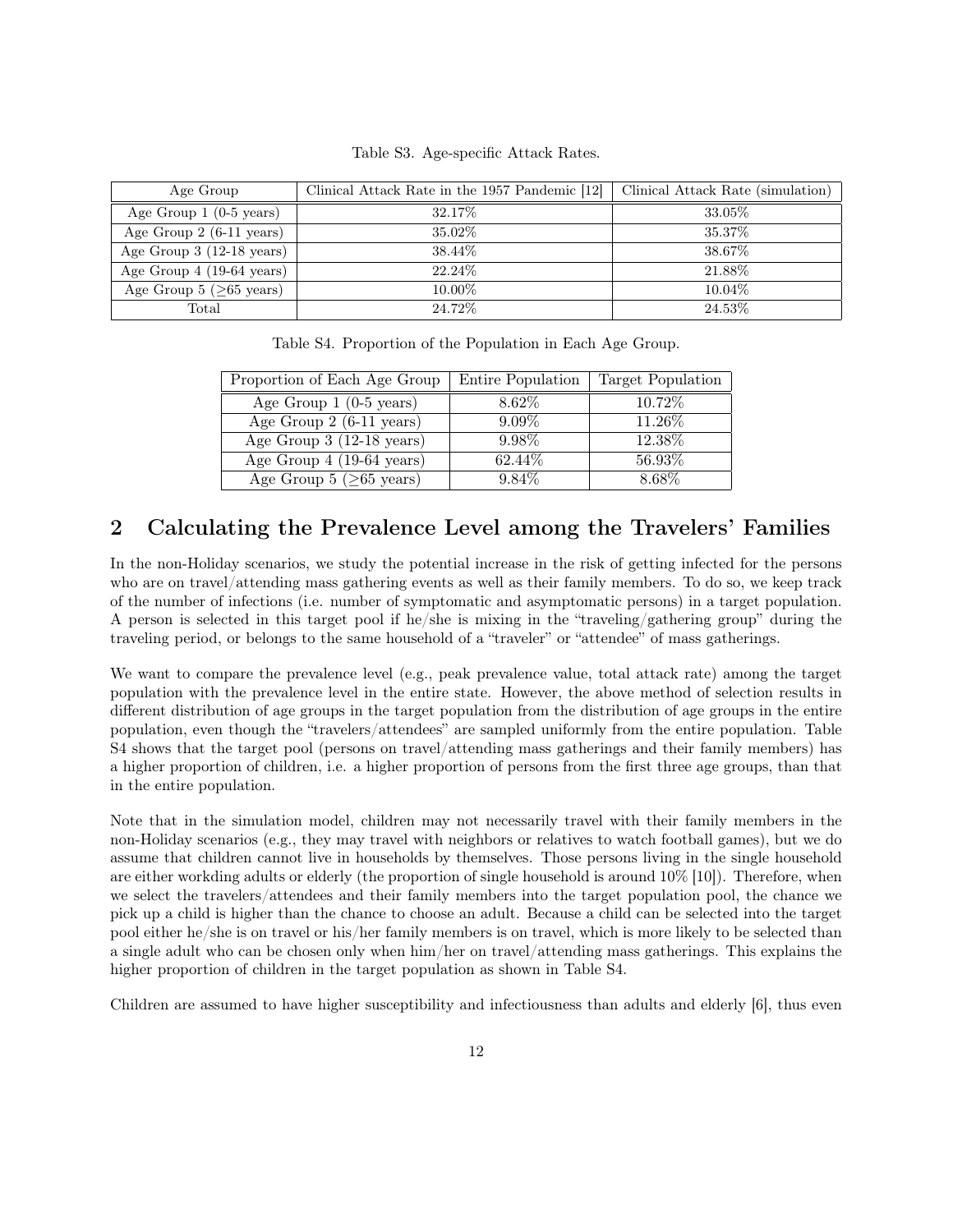| Traveling/Mass Gathering Starting Time | Target Population     | Peak Prevalence | Total Attack Rate     |
|----------------------------------------|-----------------------|-----------------|-----------------------|
|                                        | Adults' Group         | 2.77%           | 52.3%                 |
| Day $30$                               | Children's Group      | $3.09\%$        | 54.8%                 |
|                                        | <b>Adjusted Value</b> | $2.86\%$        | $53.0\%$              |
|                                        | Adults' Group         | $2.86\%$        | 52.7%                 |
| Day $60$                               | Children's Group      | $3.27\%$        | $55.5\%$              |
|                                        | <b>Adjusted Value</b> | $2.97\%$        | $\boldsymbol{53.5\%}$ |
|                                        | Adults' Group         | $2.60\%$        | $52.3\%$              |
| Day $90$                               | Children's Group      | $3.05\%$        | 55.0%                 |
|                                        | <b>Adjusted Value</b> | $2.73\%$        | $53.0\%$              |
|                                        | Adults' Group         | $2.60\%$        | $49.4\%$              |
| <b>Baseline</b>                        | Children's Group      | $3.05\%$        | 53.8%                 |
| (no traveling/mass gatherings)         | <b>Adjusted Value</b> | $2.73\%$        | $51.0\%$              |

Table S5. Adjusted Peak Prevalence Value and Total Attack Rate.

in the baseline scenario (without traveling occurring), the peak prevalence level in the target pool (2.85%) is higher than the average peak prevalence level  $(2.73\%)$  in the entire state. To isolate the impact of traveling, we obtain the total attack rate and the peak prevalence value in the children's group (the first three age groups) and in the adults' group (the last two age groups) separately for the target population.

The results are listed in Table S5. In the scenarios shown in Table S5, 10% of the population are assumed to be on travel/attending mass gatherings during a 1-day traveling/mass gatheirng period, and  $R_0 = 1.5$ . From Table S5, we can observe that in cases where traveling/mass gathering occurs before the epidemic peak (e.g., t∗ = 30 or 60), both the adult and children groups in the target population have higher peak prevalence value and total attack rate than in the baseline cases. Even when the traveling/mass gathering occurs after the peak (e.g.,  $t* = 90$ ), the adult and children groups in the target population have higher total attack rates than in the baseline cases.

The cesus data [10] shows that 72.29% of the population in Georgia is adults. Suppose the peak prevalence value we get is  $P_{child}$  in the children's group and  $P_{adult}$  in the adults' group, the adjusted peak prevanlence value  $P_{adjust}$  for the entire population will be the weighted average:

$$
P_{adjust} = 0.2771 \cdot P_{child} + 0.7229 \cdot P_{adult}
$$

The total attack rate can be adjusted in a similar way. Table S5 also shows the adjusted peak prevalence value and total attack rate in some of the experimented scenarios.